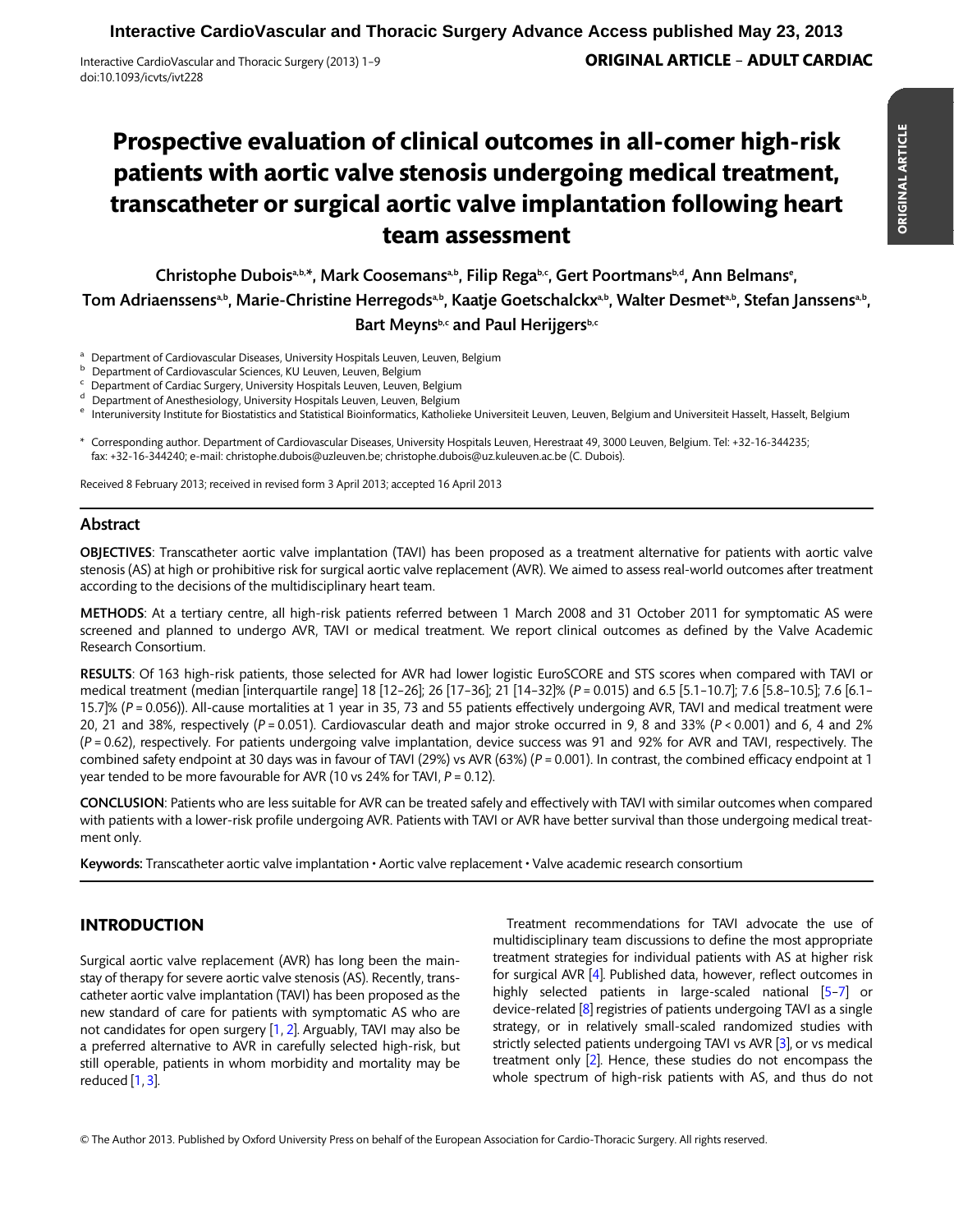reflect real-world outcomes in all-comer high-risk patients with AS treated according to the heart team's best option. Finally, standardized endpoint definitions have only been used partially and in a minority of these studies [[9](#page-8-0)].

With 10 years of clinical experience with TAVI and >50 000 implants in >40 countries, individual heart teams and multicentre initiatives should evaluate the position of TAVI in daily practice. As cost-benefit of AS intervention in a high-risk patient population remains a matter of debate [\[10\]](#page-8-0), cardiovascular teams should assess whether patient and treatment selection translate into improved outcomes in their practice. To our knowledge, this is the first study reporting standardized clinical outcomes in all patients presenting to a single centre for treatment of AS at high risk for AVR and who were treated with AVR, TAVI or medical treatment only, according to the decision of the multidisciplinary heart team.

# MATERIALS AND METHODS

This study is a prospective single-centre initiative. The local ethics committee approved the design of the registry and all enrolled patients provided written informed consent before enrolment.

#### Patient population

The study population consisted of all symptomatic adults with severe AS who were at high risk for surgical AVR because of coexisting illnesses and who presented or were referred for further management to a single centre after 29 February 2008. Severe AS was defined as an aortic valve area (AVA) of <1 cm<sup>2</sup>, a mean aortic valve gradient of ≥40 mmHg or a peak aortic jet velocity of ≥4.0 m/s. All patients had New York Heart Association (NYHA) class II, III or IV symptoms. Advanced age as an isolated risk criterion was not considered sufficient, and a minimum of one coexisting illness or technical condition significantly impacting on perioperative outcome was required to be included in the registry. These conditions included severe pulmonary dysfunction (requiring systemic immunosuppression or oxygen therapy), extensive calcification of the ascending aorta, previous chest wall radiation, former coronary artery bypass graft surgery (CABG) using mammary arterial grafts crossing the midline, anatomical variations precluding a conventional surgical approach or patient frailty. We prospectively evaluated risk factors for cardiovascular surgery using the Society of Thoracic Surgeons (STS) score [[11](#page-8-0)] and the logistic European System for Cardiac Operative Risk Evaluation (EuroSCORE) [[12\]](#page-8-0). We equally retrospectively calculated the EuroSCORE II [\[13\]](#page-8-0), a recently updated logistic regression model with improved calibration and powerful discrimination, reflecting the reduction in cardiac surgical mortality in the last 15 years despite the treatment of older and sicker patients.

## Patient evaluation and treatment assignment

All patients underwent systematic workup including clinical evaluation, laboratory testing and detailed imaging. Functional status of the patients was assessed at baseline with an index of independence in activities of daily living, a mini-mental exam and a 6-min walking test. No systematic tests were performed for the evaluation of frailty, and patients were considered frail mainly on the basis of the criteria of the medical team evaluating them.

Patients were evaluated in a weekly meeting by a multidisciplinary team (the heart team) composed of interventional cardiologists (C.D., M.C. and T.A.), cardiac surgeons (P.H. and F.R.) and noninvasive imaging and clinical cardiologists (M.C.H. and K.G.). In specific cases, geriatricians' advice was taken into consideration. Finally, patients were proposed to undergo surgical AVR (with or without CABG), TAVI (with or without percutaneous coronary intervention (PCI)) or medical treatment (with or without PCI and/or percutaneous transluminal aortic valvuloplasty (PTAV)). Selection of AVR or TAVI was made based on patient's overall risk profile, anatomical criteria and his potential to improve after intervention, following evolving guidelines of international cardiovascular societies [\[4,](#page-8-0) [14\]](#page-8-0). Medical treatment was proposed for those patients at prohibitive risk for any intervention, in whom any intervention seemed futile, or in whom uncertainty prevailed regarding the haemodynamic effect of valve replacement. Some patients underwent first PTAV as an eventual bridge to TAVI or AVR.

Patients were subsequently informed; those refusing the assigned procedure were redirected to medical treatment only, and the resulting treatment groups constituted the intention-to-treat population. The as-treated population consisted of patients (i) effectively undergoing AVR at high risk; (ii) at prohibitive risk for AVR and effectively undergoing TAVI as a valuable alternative and (iii) at prohibitive risk for any intervention, who refused intervention, or who died awaiting intervention.

## Procedures

The SAPIEN heart-valve system (Edwards Lifesciences, Irvine, CA, USA) and the transcatheter implantation procedure have been described previously [[1](#page-7-0)]. Patients who were assigned to TAVI underwent either transfemoral or transapical placement of the aortic valve on the basis of whether peripheral arteries could accommodate the large sheaths required (22 French for the 23-mm valve and 24 French for the 26-mm valve). Transapical placement was performed through a small intercostal incision over the left ventricular apex with the use of a dedicated delivery catheter and the same Edwards SAPIEN valve. In patients treated after April 2010, the SAPIEN-XT valve was used, allowing for smaller femoral sheaths (18 and 19 French for the 23- and 26-mm valve, respectively). The 29 mm SAPIEN-XT valve was used through the apical access route as soon as it became available. All procedures were performed in a hybrid operating room under general anaesthesia with the use of transoesophageal echocardiographic monitoring. Patients requiring coronary revascularization underwent PCI with drug-eluting or bare metal stents at the operators' discretion, >1 month before TAVI.

Patients assigned to AVR underwent median sternotomy, extracorporeal circulation and implantation of an aortic valve bioprosthesis. In selected cases, a mitral or tricuspid annuloplasty could be performed, at the discretion of the surgeon. All patients requiring coronary revascularization underwent concomitant CABG.

## Follow-up

A clinical follow-up was carried out in all patients in office visits at 1, 6 and 12 months after inclusion in the registry, and was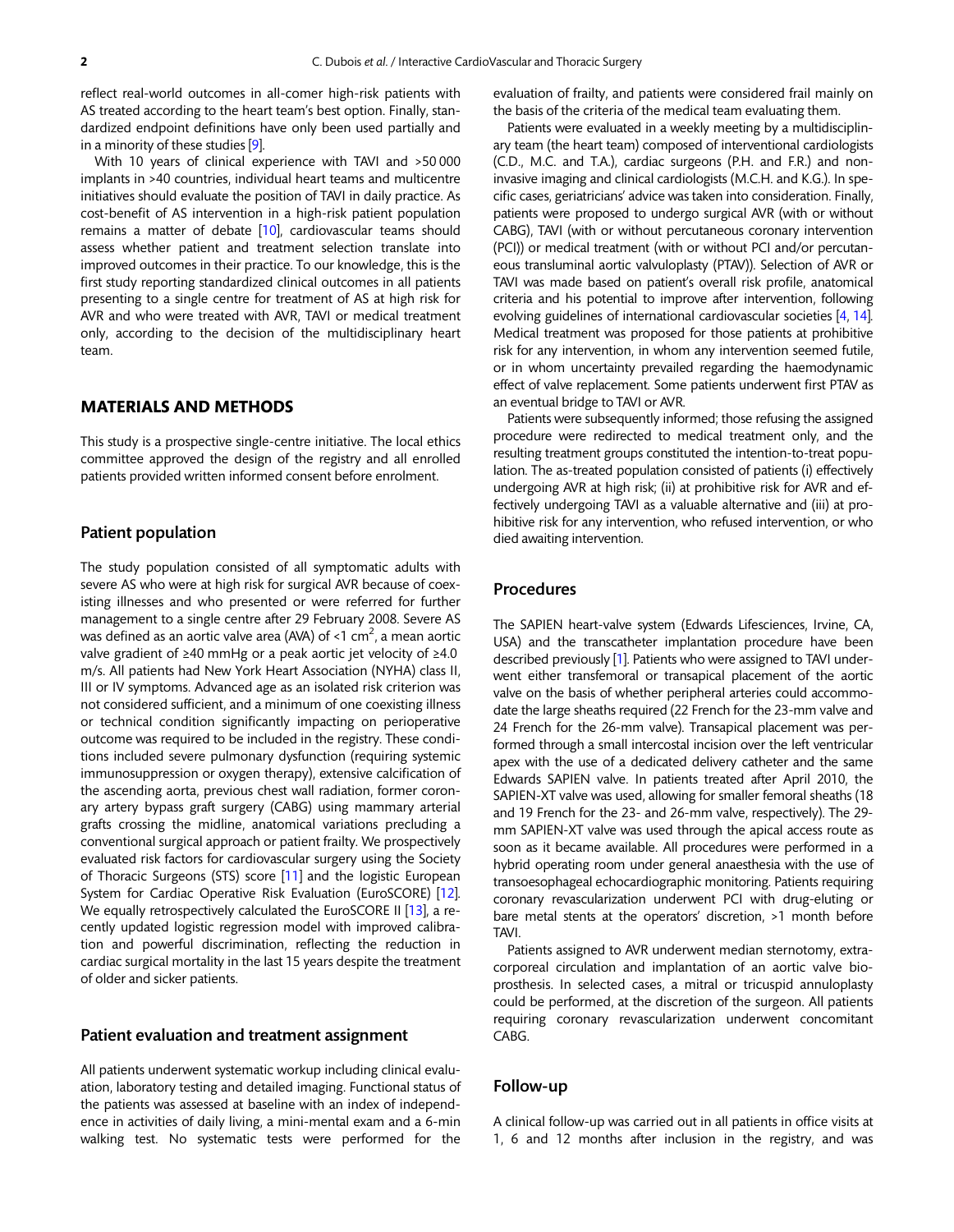continued yearly thereafter. A telephone contact replaced the outpatient clinic visit whenever the patient failed to attend. We assessed NYHA functional class and performed transthoracic echocardiography whenever possible.

## Endpoints and definitions

We used standardized definitions and endpoints for clinical outcomes and prosthetic valve performance as proposed by the Valve Academic Research Consortium (VARC) [[15\]](#page-8-0). We report procedural outcome and device performance for patients undergoing TAVI or AVR. Device success is defined as a composite of successful vascular access, delivery and deployment of the valve, retrieval of the delivery system, correct position of the device, intended performance  $($ AVA > 1.2 cm<sup>2</sup>, mean AV gradient <20 mmHg or peak velocity <3 m/s, without moderate or severe prosthetic aortic valve regurgitation (AR)) and use of a single prosthesis. We report periprocedural outcome at 30 days, including eventual in-hospital deaths occurring after 30 days, as defined by VARC. The combined safety endpoint at 30 days includes all-cause mortality, major stroke, life-threatening bleeding, Stage 3 acute kidney injury, periprocedural myocardial infarction, major vascular complication or repeat procedure for valve-related dysfunction. We report the combined efficacy endpoint at 1 year as a composite of all-cause mortality after discharge (excluding early deaths), rehospitalization for cardiovascular causes and prosthetic heart-valve dysfunction (see above).

#### Statistical analysis

Continuous data are presented as means ± standard deviation or medians [interquartile range] as appropriate. Normally distributed data are compared using analysis of variance; otherwise, a Kruskal–Wallis test was used. Categorical data and clinical outcomes at 30 days and 1 year are summarized as frequencies and compared by the  $\chi^2$  test or Fisher's exact test, as appropriate. Adverse event analyses were carried out using survival analyses techniques whereby outcomes were compared with the log-rank test and event rates were estimated with the Kaplan–Meier methodology. All analyses were performed in the as-treated population; comparisons for clinical characteristics or endpoints and functional recovery were carried out between all three treatment groups, while comparisons for acute and periprocedural outcomes and haemodynamic/echocardiographic data are limited to the patient groups undergoing valve implantation. A similar endpoint analysis was equally performed in the intention-to-treat population. Finally, a supplementary analysis of the combined risk scores was performed according to the initial treatment assignment by the heart team.

For between-group comparisons of NYHA classification and degree of AR, baseline values were assessed using the Kruskal– Wallis test or Wilcoxon rank-sum test, respectively. To assess within-group changes from baseline to the follow-up visits, a Wilcoxon signed-rank test was performed. The follow-up measurements were also compared using a Kruskal–Wallis test. For the assessment of changes in functional performance, data at 1 and 6 months were missing for patients who died. Two different analyses were done to account for this: (i) ignoring/excluding patients with missing data; the results of this analysis should therefore be interpreted as being 'conditional on the patient being alive', keeping in mind that the probability of being alive is dependent on the group to which the patient belongs; (ii) imputing the missing data for patients who died with an artificial worst possible category of death for the endpoint of interest, e.g. considering death as an extra category that is worse than NYHA class IV.

All statistical tests were two-sided and assessed at a significance level of 5%. Due to the exploratory nature of the study, no adjustments were made to the significance level to account for multiple testing. All analyses were performed using the SAS software version 9.2 (SAS Institute, Inc., Cary, NC, USA).

## RESULTS

## Patient population

Between 1 March 2008 and 31 October 2011, 163 consecutive patients with symptomatic AS considered to be at high risk for surgical AVR were referred to a single centre for further management. After careful assessment by the heart team, patients were proposed to undergo TAVI ( $n = 82$ ), surgical AVR ( $n = 43$ ) or medical treatment ( $n = 38$ ) (Fig. 1). Sixteen patients declined valve implantation and opted for a medical treatment only. Two patients died awaiting TAVI or AVR, and 1 ultimately underwent AVR, despite his initial assignment to the conservative treatment group. Finally, 73 patients underwent TAVI, 35 had AVR and 55 received medical treatment only, 18 of whom underwent PTAV. In the same period, 1211 other patients at lower risk underwent surgical AVR in the same centre.

Baseline characteristics and echocardiographic findings of the patients are presented in Table [1.](#page-3-0) Thirty-six percent of patients undergoing TAVI presented pulmonary dysfunction, when compared with 11% in patients undergoing AVR. Severe chronic obstructive pulmonary disease (COPD) was seen in 26 and 18% of TAVI and medically-treated patients, respectively, whereas none of



Figure 1: Patient flow according to heart team's assessment. AV: aortic valve; AVR: surgical aortic valve replacement; PCI: percutaneous coronary intervention; PTAV: percutaneous transluminal aortic valvuloplasty; TAVI: transcatheter aortic valve implantation.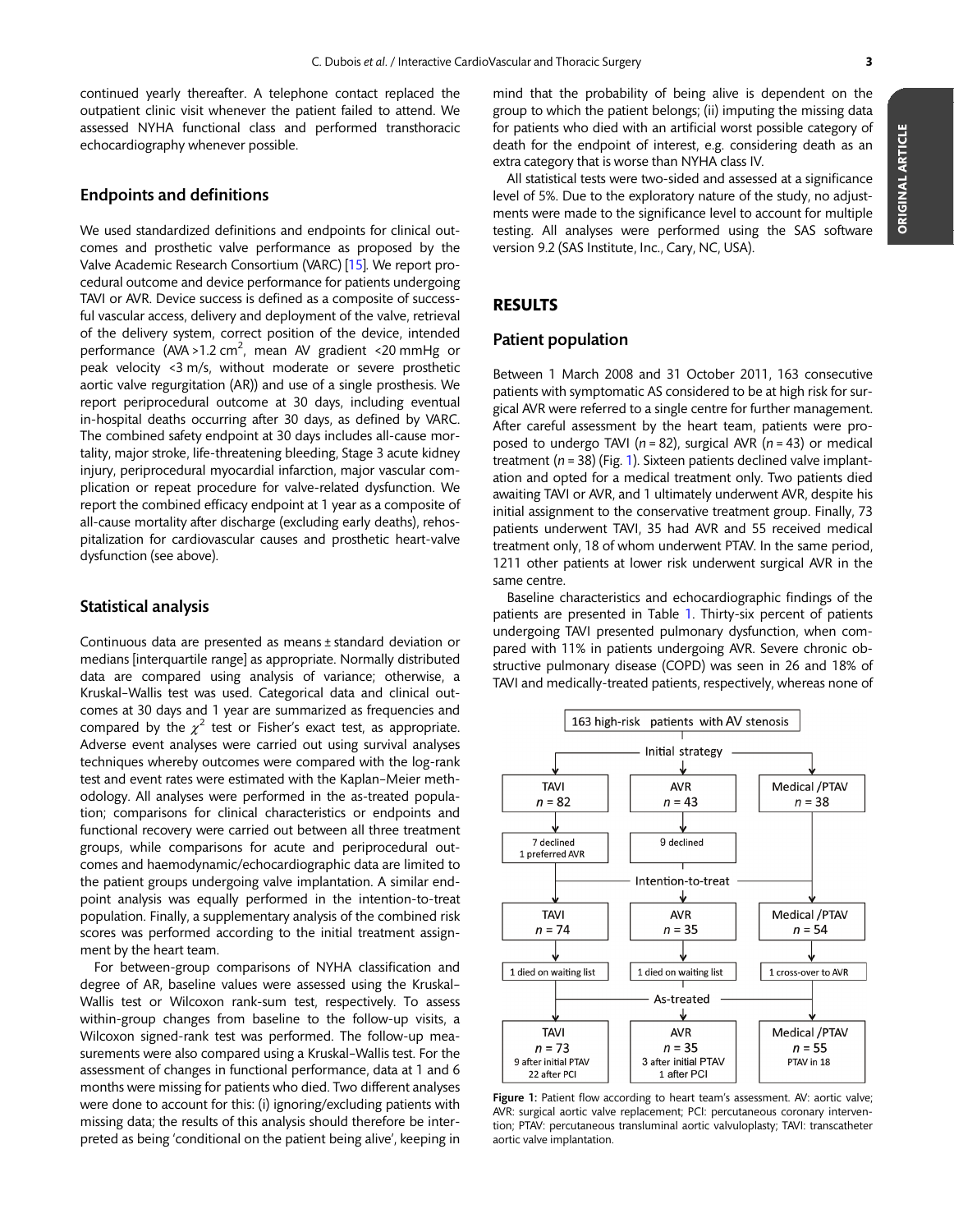<span id="page-3-0"></span>

| <b>Table 1:</b> Baseline characteristics of the patients and echocardiographic findings |  |  |  |  |
|-----------------------------------------------------------------------------------------|--|--|--|--|
|-----------------------------------------------------------------------------------------|--|--|--|--|

| Characteristic                                         | TAVI $(n = 73)$  | AVR $(n = 35)$   | PTAV/medical ( $n = 55$ ) | P-value |
|--------------------------------------------------------|------------------|------------------|---------------------------|---------|
| Age (year)                                             | $82 \pm 5$       | $83 \pm 5$       | $83 \pm 5$                | 0.47    |
| Male sex $[n (\%)]$                                    | 36 (49)          | 16(46)           | 20(36)                    | 0.34    |
| STS score (%)                                          | $7.3$ [5.7-10.6] | $6.6$ [5.3-10.8] | 7.8 [5.9-11.9]            | 0.104   |
| Logistic EuroSCORE (%)                                 | 25.0 [17.2-35.0] | 18.0 [13-26.5]   | 21.0 [13.7-33.5]          | 0.068   |
| EuroSCORE II (%)                                       | $7.8$ [4.8-12.9] | $7.7$ [4.2-13.6] | $7.3$ [4.2-14.4]          | 0.51    |
| NYHA class $[n \ (\%)]$                                |                  |                  |                           |         |
| I or II                                                | 6(8)             | 10(29)           | 7(13)                     | 0.016   |
| III or IV                                              | 67(92)           | 25(71)           | 48 (87)                   |         |
| Coronary artery disease [n (%)]                        | 47 (64)          | 19 (54)          | 30(55)                    | 0.44    |
| Previous myocardial infarction $[n \, (\%)]$           | 13(18)           | 4(11)            | 8(15)                     | 0.68    |
| Previous intervention [n (%)]                          |                  |                  |                           |         |
| CABG                                                   | 17(23)           | 2(6)             | 10(18)                    | 0.069   |
| Valve surgery                                          | 2(3)             | 2(6)             | 2(4)                      | 0.76    |
| PCI                                                    | 36(49)           | 4(11)            | 9(16)                     | < 0.001 |
| <b>PTAV</b>                                            | 16(22)           | 3(9)             | 0                         | < 0.001 |
| Cerebral vascular disease [n (%)]                      | 34(47)           | 7(20)            | 16(29)                    | 0.013   |
| Previous stroke or TIA [n (%)]                         | 16(22)           | 2(6)             | 12(22)                    | 0.075   |
| Peripheral vascular disease [n (%)]                    | 26(36)           | 8(23)            | 16(29)                    | 0.39    |
| Arterial hypertension [n (%)]                          | 51 (70)          | 26(74)           | 43 (78)                   | 0.57    |
| Diabetes mellitus [n (%)]                              | 22 (30)          | 7(20)            | 12(22)                    | 0.42    |
| Hyperlipidemia [n (%)]                                 | 54 (74)          | 24 (69)          | 39 (71)                   | 0.83    |
| COPD $[n \, (\%)]$                                     |                  |                  |                           |         |
| Any                                                    | 26(36)           | 4(11)            | 20(36)                    | 0.020   |
| Requiring systemic immunosuppression or oxygen therapy | 19 (26)          | 0                | 10(18)                    | < 0.001 |
| Creatinine > 2 mg/dl $[n \ (\%)]$                      | 8(11)            | 4(11)            | 9(16)                     | 0.64    |
| Atrial fibrillation $[n \, (\%)]$                      | 27(37)           | 14 (40)          | 20(36)                    | 0.94    |
| Permanent pacemaker [n (%)]                            | 8(11)            | 2(6)             | 2(4)                      | 0.31    |
| Pulmonary hypertension $[n(\%)]$                       | 51 (70)          | 24 (69)          | 40 (73)                   | 0.90    |
| Frailty $[n \ (\%)]$                                   | 15(21)           | 4(11)            | 13(24)                    | 0.36    |
| Extensively calcified aorta [n (%)]                    | 17(23)           | 3(9)             | 5(9)                      | 0.056   |
| Previous chest wall radiation $[n \, (\%)]$            | 5(7)             | 2(6)             | 2(4)                      | 0.83    |
| Echocardiographic findings                             |                  |                  |                           |         |
| Aortic valve area (cm <sup>2</sup> )                   | $0.62 \pm 0.17$  | $0.65 \pm 0.21$  | $0.54 \pm 0.15$           | 0.010   |
| Mean aortic-valve gradient (mmHg)                      | $53 \pm 17$      | $48 \pm 22$      | $53 \pm 23$               | 0.42    |
| Mean LVEF (%)                                          | $53 \pm 13$      | $50 \pm 17$      | $52 \pm 14$               | 0.57    |
|                                                        |                  |                  |                           |         |

AVR: surgical aortic valve replacement; CABG: coronary artery bypass graft surgery; COPD: chronic obstructive pulmonary disease; LVEF: left ventricular ejection fraction; NYHA class: New York Heart Association classification; PCI: percutaneous coronary intervention; PTAV: percutaneous transluminal aortic valvuloplasty; STS: Society of Thoracic Surgeons; TAVI: transcatheter aortic valve implantation; TIA: transient ischaemic attack. Categorical data are presented as numbers and percentages, continuous data are presented as means ± standard deviations or medians [interquartile ranges], as appropriate.

the patients scheduled for AVR required oxygen therapy or systemic immunosuppression. Finally, patients assigned to TAVI or medical treatment more often presented cerebrovascular disease and underwent more previous cardiac interventions.

Initial evaluation by the heart team assigned patients with distinct overall perioperative risk to TAVI, AVR and medical treatment (logistic EuroSCORE 26 [17–36]; 18 [12–26] and 21 [14–32] %, respectively  $(P = 0.015)$ ; STS score 7.6 [5.8–10.5]; 6.5 [5.1–10.7] and 7.6 [6.1–15.7] % ( $P = 0.056$ )). In the as-treated population, no significant differences were seen between groups, although a trend remained towards lower logistic EuroSCORE and STS score in patients undergoing AVR (Table 1). Of note, 28 of the 36 patients (78%) undergoing TAVI with a logistic EuroSCORE below the median of 25% presented at least one of the following characteristics, putting them at higher risk for AVR: extensive calcification of the ascending aorta  $(n = 13; 36%)$ , severe COPD  $(n = 10; 28%)$ , previous CABG with internal mammary arterial grafts crossing the midline  $(n = 3; 8\%)$ , former chest wall radiation ( $n = 2$ ; 6%) or severe frailty ( $n = 6$ ; 17%). Five others had logistic EuroSCOREs between 20 and 25% and presented severe pulmonary hypertension. Of the 3 TAVI patients with scores <20%, 2 suffered previous disabling stroke, and 1 was 93

years old. The group of patients with medical therapy included 10 patients (18%) with a logistic EuroSCORE of 14.9 [10–23.2] %, who were originally assigned to AVR but declined this treatment  $(n = 9)$ or died awaiting operation ( $n = 1$ ). The remainder in this group had a logistic EuroSCORE of 22 [16–43] %, including 8 patients originally assigned to TAVI and 5 others who refused any invasive screening and treatment.

## Procedures and acute outcomes

In the TAVI group, 9 patients (12%) underwent PTAV in the months before and as a bridge to valve implantation, and 22 (30%) had PCI. Thirty-six patients (49%) underwent transapical and 37 patients (51%) transfemoral valve implantation with 35 (48%) 23 mm, 35 (48%) 26-mm and 3 (4%) 29-mm valves. Five patients (7%) necessitated urgent cardiopulmonary bypass to correct haemodynamic compromise. Four transfemoral procedures (5%) were complicated with cardiac tamponade and 2 of these patients needed surgical revision and died in the postoperative period. One of these was urgently converted to AVR due to vascular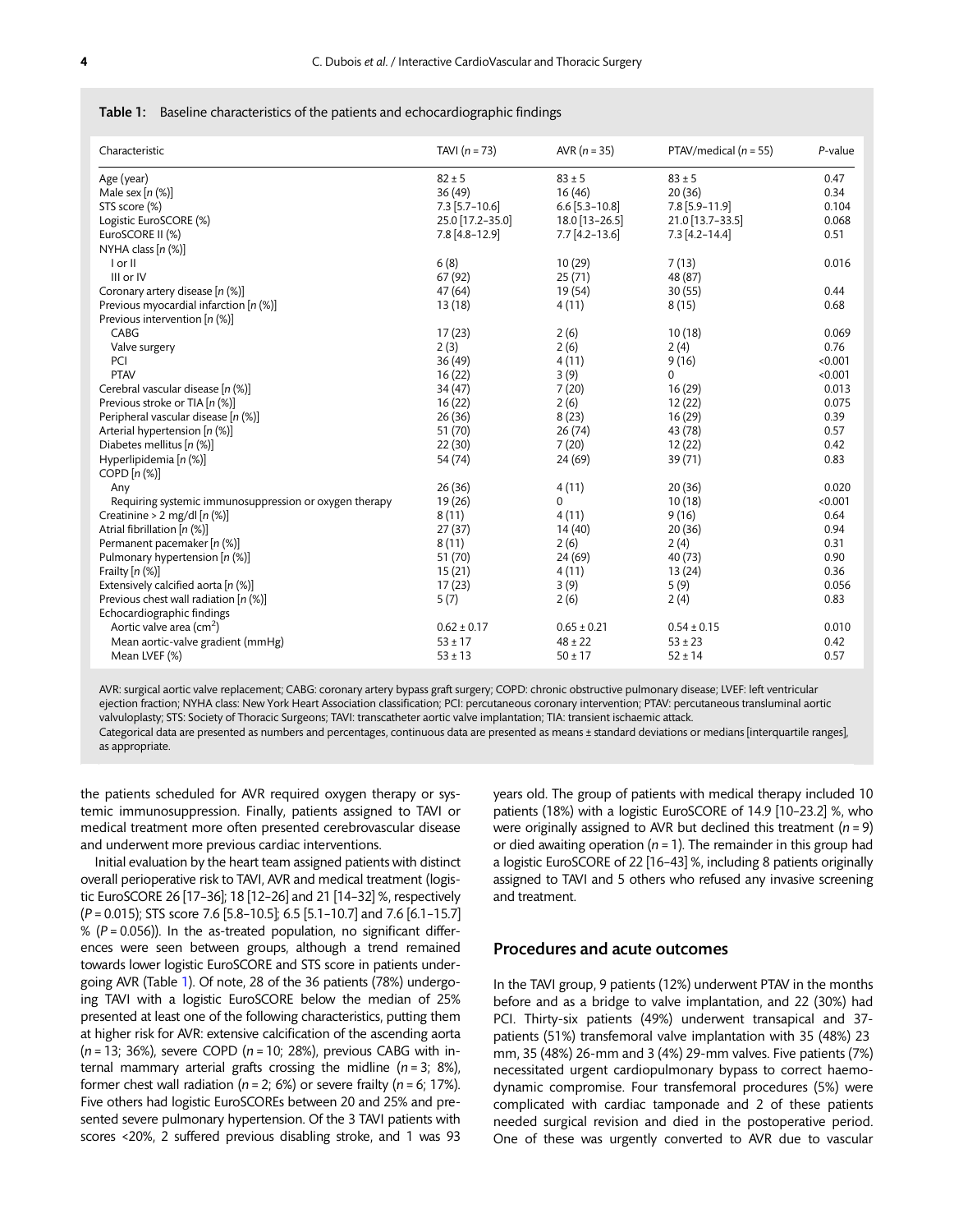access problems. In one transapical procedure, a surgical revision was needed for haemothorax. Overall, acute procedural vascular complications occurred in 2 patients (3%). A second SAPIEN valve was needed to secure a too ventricular position in 1, and as a consequence of distal valve embolization in another.

In the surgical group, 3 patients (9%) underwent PTAV as a bridge to valve replacement. Fifteen patients (43%) underwent concomitant CABG, 4 (11%) had mitral valve repair and 4 others underwent tricuspid valve annuloplasty. All patients received an aortic valve bioprosthesis. One patient needed surgical revision for haemothorax (3%). In another patient (3%), a sutureless valve had to be replaced by a conventional bioprosthesis due to severe paravalvular leakage. Two patients (6%) presented mean transvalvular pressure gradients >20 mmHg, most likely related to patientprosthesis mismatch.

Overall, life-threatening or disabling bleeding was significantly more frequent in patients undergoing AVR (51%) when compared with TAVI (19%), mainly related to a significantly higher need for blood transfusion (P < 0.001). Device success was 92 and 91% for TAVI and AVR, respectively ( $P = 0.95$ ). There were no intraprocedural deaths in either of the groups.

#### Periprocedural outcomes

Clinical outcomes at 30 days are presented in Table 2. No significant differences between groups were seen in all-cause mortality, cardiovascular mortality or stroke, although all-cause mortality

Table 2: Clinical outcomes at 30 days and 1 year

and strokes/transient ischaemic attacks (TIA) were numerically higher in patients undergoing AVR. Of note, patients with AVR more frequently developed a first episode of atrial fibrillation after surgery ( $P = 0.001$ ). Overall, the combined safety endpoint was reached significantly more often after AVR, mainly driven by a high transfusion rate (≥4 units packed cells). Duration of hospital stay was significantly longer after AVR when compared with TAVI (19  $[14-26]$  vs 11  $[7-18]$  days,  $P = 0.001$ ), but patients spent a similar time in the intensive care unit (3 [2–7] vs 4 [3–6] days,  $P = 0.27$ ).

## Medium-term follow-up

The clinical follow-up was available at 25 [12–40], 38 [12–42] and 32 [18–41] months for patients undergoing TAVI, AVR and medical treatment, respectively. Clinical outcomes at 1 year are presented in Table 2. All-cause and cardiovascular mortalities were similar in patients who underwent TAVI or AVR, and significantly lower than in patients assigned to medical treatment ( $P = 0.051$  and  $P < 0.001$ , respectively). Similar outcomes were seen when analysing allcause and cardiovascular mortalities at 1 year in the intention-to-treat population ( $P = 0.09$  and  $P = 0.001$ ). Of note, 6 of 16 patients (38%) who were originally proposed to undergo TAVI or AVR, but refused the assigned treatment, died in the first year of the follow-up.

Stroke/TIA rate was numerically higher at 1 year after TAVI when compared with AVR or conservative treatment, but this

| Outcome [n (%)]                                    | <b>TAVI</b><br>$(n = 73)$ | 30 days AVR<br>$(n = 35)$ | PTAV/medical<br>$(n = 55)$ | P-value                  | <b>TAVI</b><br>$(n = 73)$ | 1 year AVR<br>$(n = 35)$ | PTAV/medical<br>$(n = 55)$ | P-value |
|----------------------------------------------------|---------------------------|---------------------------|----------------------------|--------------------------|---------------------------|--------------------------|----------------------------|---------|
| Death                                              |                           |                           |                            |                          |                           |                          |                            |         |
| From any cause                                     | 7(10)                     | 6(17)                     | 7(13)                      | 0.54                     | 15(21)                    | 7(20)                    | 21(38)                     | 0.051   |
| From cardiovascular cause                          | 5(7)                      | 2(6)                      | 7(13)                      | 0.40                     | 6(8)                      | 3(9)                     | 18(33)                     | < 0.001 |
| Repeat hospitalization for<br>cardiovascular cause | 1(1)                      | 0                         | 0                          | 0.54                     | 9(12)                     | 1(3)                     | 10(18)                     | 0.098   |
| Death or repeat hospitalization                    | 8(11)                     | 6(17)                     | 6(11)                      | 0.62                     | 21 (29)                   | 8(23)                    | 24 (44)                    | 0.080   |
| Stroke or TIA                                      |                           |                           |                            |                          |                           |                          |                            |         |
| All                                                | 3(4)                      | 3(9)                      | 1(2)                       | 0.31                     | 9(12)                     | 3(9)                     | 3(5)                       | 0.41    |
| <b>TIA</b>                                         | 1(1)                      | 0                         | 0                          | 0.54                     | 3(4)                      | 0                        | 0                          | 0.15    |
| Stroke                                             |                           |                           |                            |                          |                           |                          |                            |         |
| Minor                                              | $\Omega$                  | 1(3)                      | $\Omega$                   | 0.16                     | 3(4)                      | 1(3)                     | 2(4)                       | 0.95    |
| Major                                              | 2(3)                      | 2(6)                      | 1(2)                       | 0.57                     | 3(4)                      | 2(6)                     | 1(2)                       | 0.62    |
| Death or major stroke                              | 9(12)                     | 7(20)                     | 6(11)                      | 0.44                     | 17(23)                    | 8(23)                    | 22 (40)                    | 0.081   |
| Major vascular complications                       | 3(4)                      | $\Omega$                  | 1(2)                       | 0.41                     | 4(5)                      | 0                        | 2(4)                       | 0.37    |
| Life-threatening bleeding                          | 14 (19)                   | 18(51)                    | <b>NA</b>                  | < 0.001                  |                           |                          |                            |         |
| Acute kidney injury                                |                           |                           |                            |                          |                           |                          |                            |         |
| Modified RIFLE stage 2 or 3                        | 11(15)                    | 3(9)                      | 9(16)                      | 0.56                     |                           |                          |                            |         |
| Renal replacement therapy                          | 4(5)                      | 2(6)                      | 0                          | 0.21                     |                           |                          |                            |         |
| Cardiac reintervention                             |                           |                           |                            |                          |                           |                          |                            |         |
| <b>PTAV</b>                                        | $\mathbf 0$               | 0                         | 1(2)                       | 0.38                     | $\Omega$                  | 0                        | 2(4)                       | 0.14    |
| <b>AVR</b>                                         | 1(1)                      | $\mathbf 0$               | $\Omega$                   | 0.54                     | 2(3)                      | $\Omega$                 | $\Omega$                   | 0.29    |
| Endocarditis                                       | $\Omega$                  | $\Omega$                  | 0                          |                          | 1(1)                      | $\Omega$                 | $\Omega$                   | 0.54    |
| New atrial fibrillation                            | 10(14)                    | 12 (34)                   | 3(5)                       | 0.001                    | 10(14)                    | 12 (34)                  | 3(5)                       | 0.001   |
| New pacemaker                                      | 7(10)                     | 2(6)                      | 2(4)                       | 0.40                     | 8(11)                     | 2(6)                     | 2(4)                       | 0.27    |
| VARC device success                                | 67 (92)                   | 32 (91)                   | <b>NA</b>                  | 0.95                     |                           |                          |                            |         |
| VARC combined safety at 30 days                    | 21 (29)                   | 22(63)                    | <b>NA</b>                  | 0.001                    |                           |                          |                            |         |
| VARC combined efficacy at 1 year                   | $\qquad \qquad -$         | $\overline{\phantom{0}}$  |                            | $\overline{\phantom{a}}$ | 16/66 (24)                | 3/29(10)                 | <b>NA</b>                  | 0.12    |

AVR: surgical aortic valve replacement; PTAV: percutaneous transluminal aortic valvuloplasty; TAVI: transcatheter aortic valve implantation; TIA: transient ischaemic attack; VARC combined safety and efficacy endpoints refer to composite endpoints unfavourably affecting safety or efficacy, respectively, and are defined by the VARC (see Methods and definitions).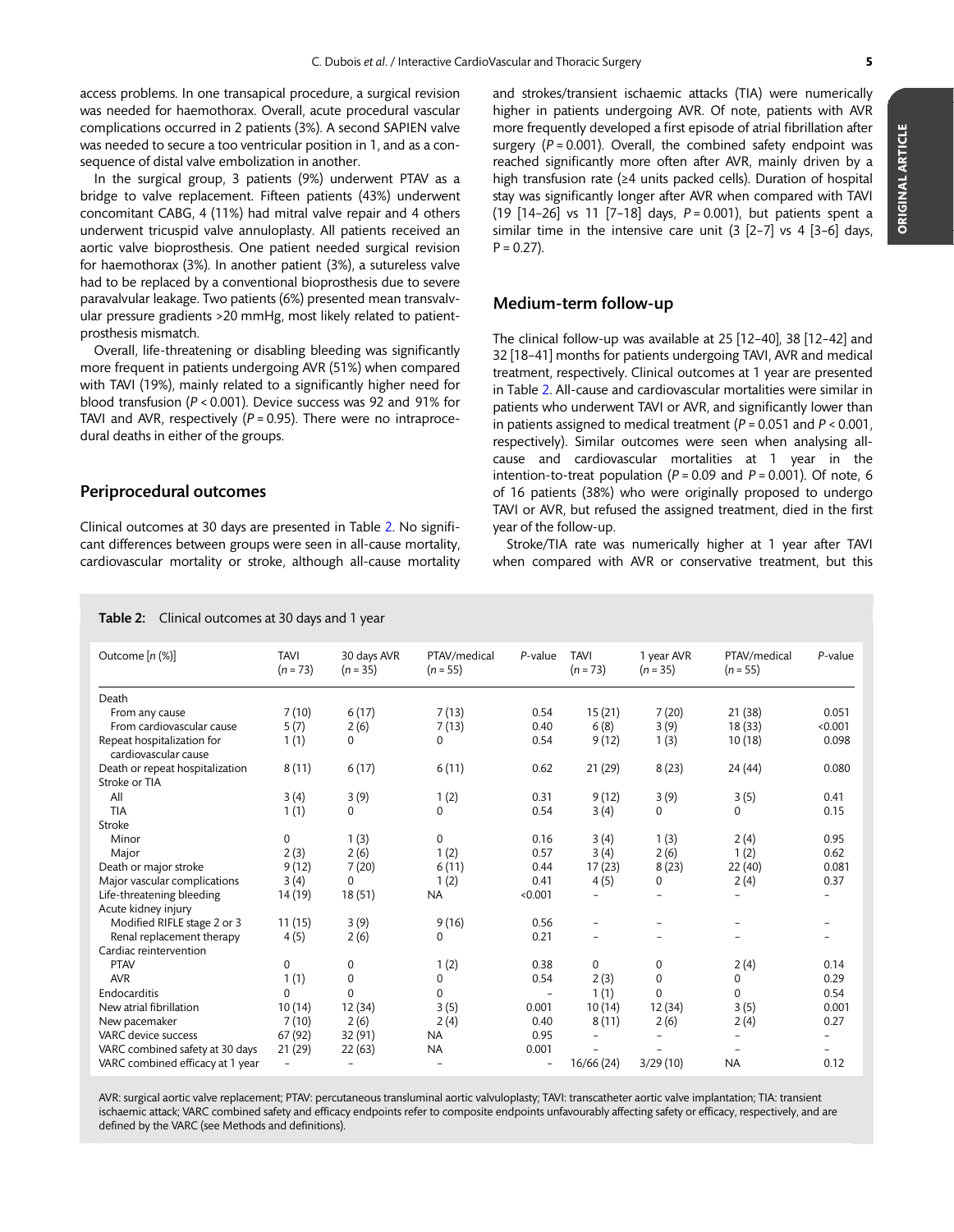<span id="page-5-0"></span>difference was not statistically significant. Surprisingly, most neurological events in the TAVI group occurred after 30 days, while no new events were seen in patients after AVR. Finally, the combined efficacy endpoint after 1 year tended to be in favour of AVR  $(P = 0.12)$ .

Of note, 1 patient underwent AVR >1 month after TAVI, because of severe AR secondary to premature leaflet degeneration. Another TAVI patient developed endocarditis of the bioprosthesis and could successfully be treated medically. Overall, more permanent pacemakers were implanted in patients after TAVI, but this difference was not statistically significant.

Event-free survival curves for all-cause death, cardiovascular death, death or rehospitalization and death or major stroke are presented in Fig. 2. For all outcomes, patients with medical treatment performed significantly worse than those undergoing TAVI or AVR.

#### Functional recovery and haemodynamic outcome

We did not detect a difference in functional performance at baseline between patients undergoing TAVI, AVR or medical treatment  $(P = 0.16)$ , but exercise tolerance improved significantly at 1 month in the TAVI group ( $P < 0.001$ ), while no change was seen in

the other groups ( $P = 0.65$  and  $P = 0.96$  for AVR and medical treatment, respectively) (Fig. [3](#page-6-0)). These changes differed significantly between groups (P < 0.001). This improvement in NYHA classification was maintained at 6 months after TAVI, both including and excluding patients who died. In contrast, a significant improvement in functional performance in the patients alive 6 months after AVR ( $P < 0.001$ ) was no longer significant when taking into account the deaths in this group  $(P = 0.62)$ . In patients with medical treatment, we noticed even a significant worsening of functional performance at 6 months ( $P = 0.011$ ). Again, these changes differed significantly between groups, both when ignoring or considering the deaths in each group  $(P < 0.001$  and  $P < 0.001$ ).

From a haemodynamic perspective, mean aortic valve gradient dropped from baseline to the 6-month follow-up from  $54 \pm 18$  to 11  $\pm$  4 mmHg and 51  $\pm$  22 to 12  $\pm$  6 mmHg after TAVI and AVR, respectively (change  $(\Delta)$  of  $43 \pm 18$  mmHg vs  $\Delta 39 \pm 22$  mmHg,  $P = 0.4$ ). In the same time-span, ejection fraction improved from 53  $\pm$  13 to 56  $\pm$  10% and 52  $\pm$  16 to 56  $\pm$  10% with TAVI and AVR, respectively  $(\Delta 3 \pm 10 \text{ vs } \Delta 4 \pm 12\%$ , P = 0.8). This resulted in an improvement of the calculated AVA from 0.62 ± 0.18 to 1.72 ± 0.51 cm<sup>2</sup> and  $0.65 \pm 0.22$  to  $1.51 \pm 0.40$  cm<sup>2</sup> in the respective treatment groups  $(\Delta 1.09 \pm 0.48 \text{ vs } 0.86 \pm 0.43 \text{ cm}^2, P = 0.048)$ . Three patients presented moderate or severe AR 1 month after TAVI, and one of



Figure 2: Event-free survival curves for major adverse outcomes. (A and B) All-cause and cardiovascular mortality, respectively. (C and D) All-cause death with rehospitalization for cardiovascular causes and major stroke, respectively. Event rates were calculated with the use of Kaplan–Meier methods and compared with the use of the log-rank test. AVR: surgical aortic valve replacement; PTAV: percutaneous transluminal aortic valvuloplasty; TAVI: transcatheter aortic valve implantation.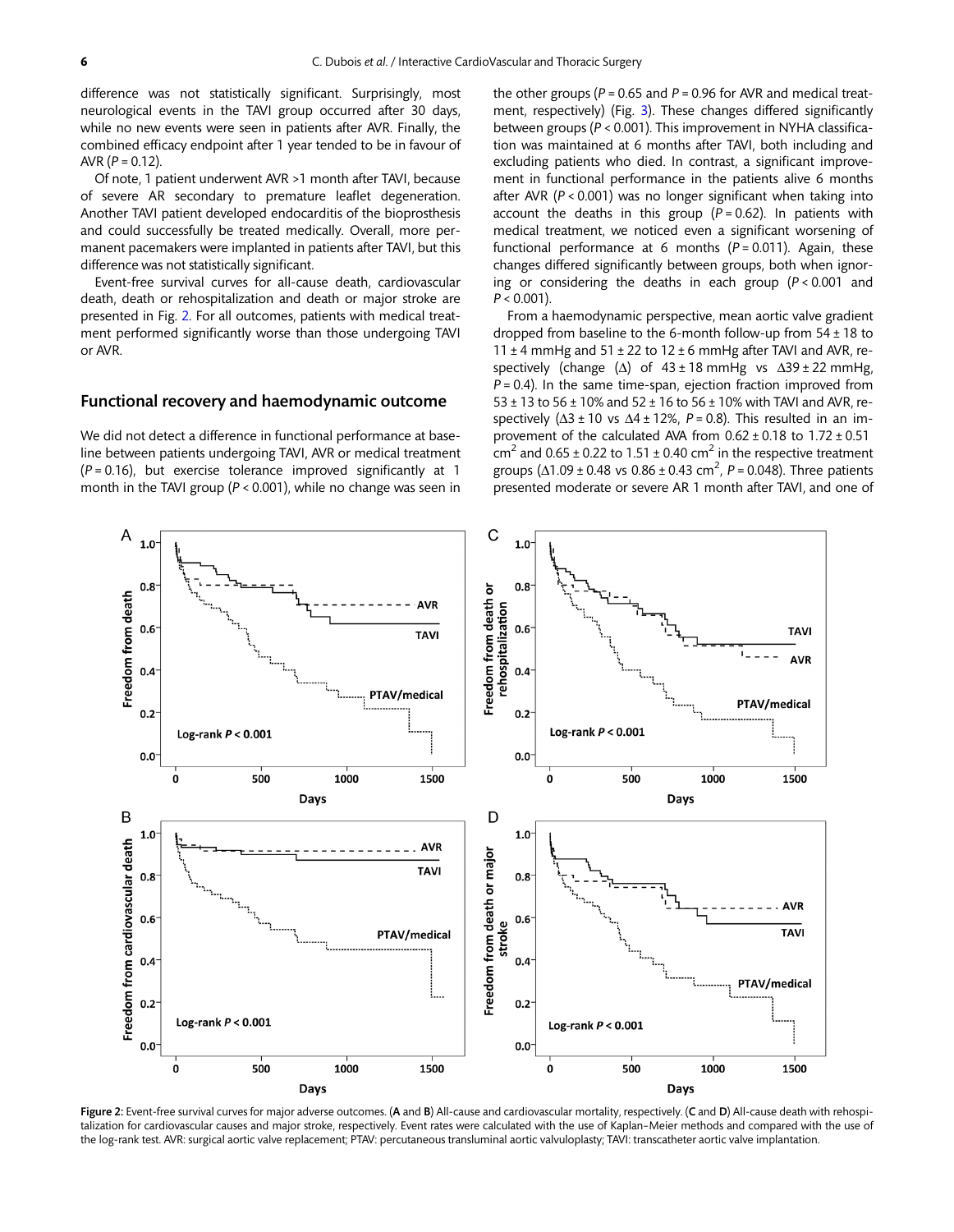<span id="page-6-0"></span>

Figure 3: Functional assessment according to NYHA classification. Functional status was assessed at baseline and at 1 and 6 months after treatment. A significant improvement was seen in patients undergoing valve implantation, and this improvement occurred earlier in patients undergoing TAVI. AVR: surgical aortic valve replacement; PTAV: percutaneous transluminal aortic valvuloplasty; TAVI: transcatheter aortic valve implantation.



Figure 4: Prosthetic valve regurgitation at 1 and 6 months after TAVI and AVR. Patients with TAVI presented significantly more often some degree of AR after intervention when compared with patients undergoing AVR. AR: aortic valve regurgitation; AVR: surgical aortic valve replacement; TAVI: transcatheter aortic valve implantation.

them needed surgical reintervention with AVR. No moderate to severe AR were seen in the surgical group. At 1 and 6 months, the surgical group counted 9 and 7 patients with mild AR, respectively, as opposed to 23 and 21 with no or only trivial regurgitation. Most mild AR at 1-month follow-up were valvular (5/9). Four patients had mild combined valvular and paravalvular AR, 3 of which received a Perceval™ sutureless bioprosthesis (Sorin, Milan, Italy). Overall, significantly more patients presented some degree of AR at 1 or 6 months after TAVI when compared with surgical AVR ( $P = 0.003$ ) (Fig. 4). There were no differences in clinical outcome related to the degree of AR (data not shown).

## **DISCUSSION**

The present study is the first to report standardized haemodynamic and medium-term clinical outcomes after TAVI, AVR or medical treatment in a sizable group of all-comer patients presenting to a single centre with severe AS at high risk for AVR. We observed the following main findings:

(i) systematic and meticulous patient screening according to clinical and anatomic criteria allowed identifying patient subgroups with different overall risk profiles.

- (ii) After multidisciplinary assessment, 4 in 5 patients were proposed to undergo a tailored valve implantation/replacement procedure with acceptable outcomes.
- (iii) Patients who were less suitable for AVR could be treated safely and effectively with TAVI with similar outcomes when compared with patients with a lower risk phenotype undergoing AVR. Patients with TAVI or AVR had better survival than those undergoing medical treatment only.
- (iv) (iv) Haemodynamic and functional improvement was similar after TAVI and AVR, but patients recovered earlier after TAVI. In contrast, patients with TAVI more presented often mild AR.

There are several methodological strengths in this study that reinforce the validity of the results obtained: all-comer nature, prospective enrolment, systematic and meticulous patient assessment, complete 1-year clinical follow-up, and the use of standardized definitions and endpoints for clinical outcomes and prosthetic valve performance.

Contemporary treatment recommendations advocate that the use of TAVI should be restricted to high- or prohibitive surgicalrisk patients with severe AS [[4](#page-8-0), [14\]](#page-8-0). Many patients with high, but acceptable risk, however, can still be treated with AVR with good outcomes [\[16](#page-8-0), [17\]](#page-8-0). Final treatment assignment thus implies a systematic and meticulous selection process, taking into account patient's overall risk profile as well as specific technical and anatomical criteria [[18](#page-8-0)]. While available surgical risk algorithms do allow distinguishing high-risk surgical patients from those at low or intermediate risk, they are less suited to categorize patients within the high-risk spectrum. Moreover, high-risk patients often present anatomical or surgicotechnical characteristics, which are not properly reflected by these scoring systems. Despite these limitations, logistic EuroSCORE and STS score in the present study were higher in patients initially selected for TAVI, pointing towards an obvious difference in perioperative risk when compared with those scheduled for AVR. In the as-treated population, these differences were less prominent, since 16 patients were reassigned to the medical treatment group because of refusal of an intervention. However, patients with lower scores scheduled for TAVI presented by definition at least one coexisting illness, putting them at excessive risk for AVR.

The introduction of TAVI in clinical practice has opened new treatment perspectives for 32–60% of patients in the general population with severe symptomatic single valvular heart disease who formerly did not undergo valve intervention, most frequently because of comorbidities [[19](#page-8-0), [20](#page-8-0)]. In our experience, 77% of these higher-risk patients with comorbidities were assigned to TAVI or AVR, and 66% ultimately underwent valve implantation (45% TAVI; 21% AVR), while 34% received medical treatment only. These figures compare favourably with reports in similar patients referred for multidisciplinary evaluation of high-risk AS [\[21,](#page-8-0) [22](#page-8-0)]. In these registries,  $\sim$ 35% of patients received a valve prosthesis (20%) TAVI; 15% AVR), while up to 65% of patients were treated medically. The study by Jahangiri et al.  $[23]$  $[23]$ , however, reports higher bioprosthesis implantation rates (36% TAVI; 42% AVR), but this analysis cannot be considered as a true all-comers study, since it was restricted to patients specifically referred for TAVI. Indeed, a number of patients will even not be considered for TAVI, when they are at prohibitive risk for any intervention, or when the intervention is considered to be futile. Moreover, a significant number of patients in our series refused AVR or TAVI, while others died awaiting intervention. With increasing experience and widespread use of TAVI, these refusals may become more rare, and earlier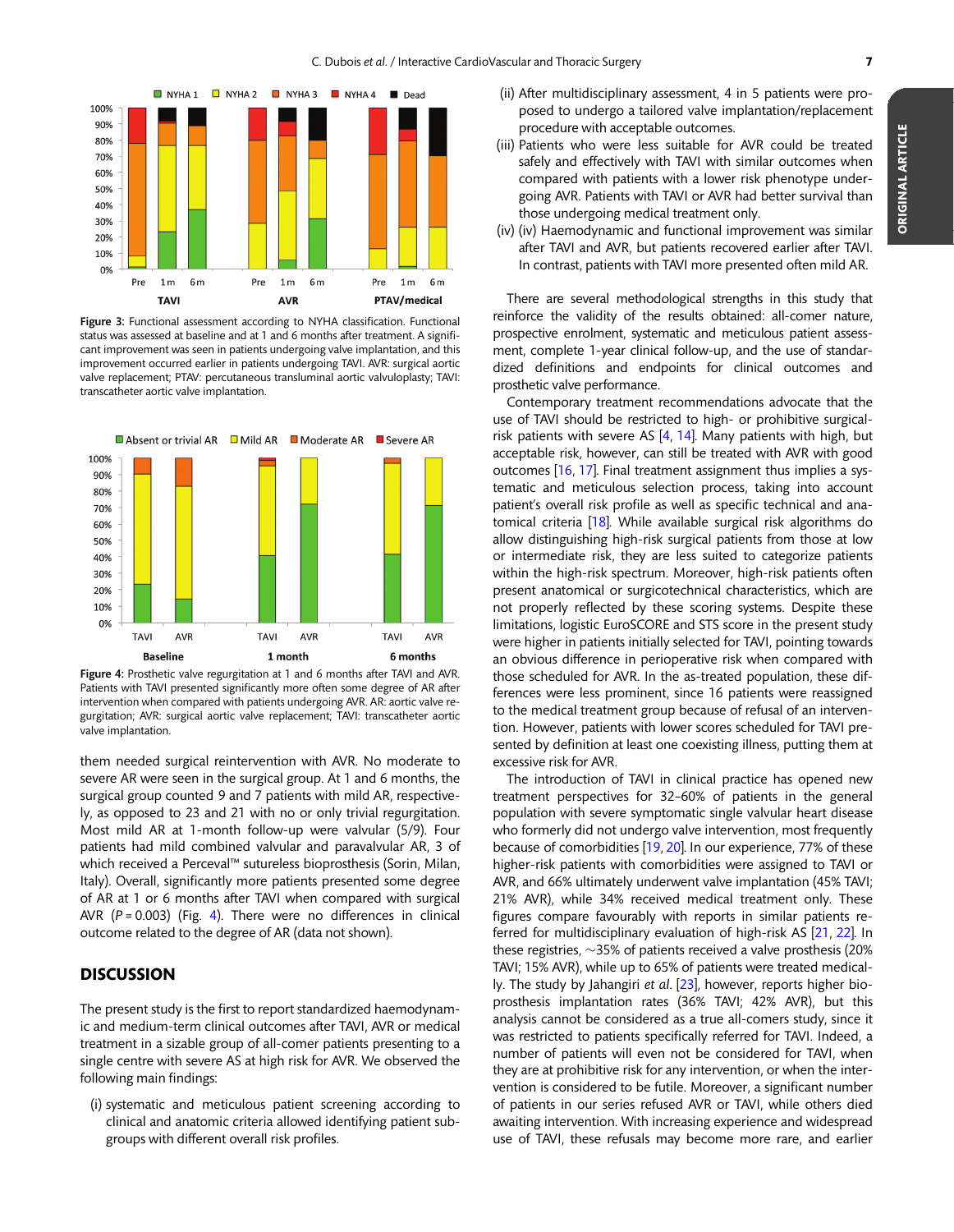<span id="page-7-0"></span>intervention may prevent deaths on the waiting list. Of note, most refusals occurred in the group selected for AVR (21%).

The clinical outcomes in our study justify the choice of TAVI in those patients considered to be at excessive risk for AVR: indeed, in these patients, event-free survival curves for all-cause and cardiovascular mortalities (Fig. [2](#page-5-0), A and B), and all-cause mortality combined with rehospitalization or major stroke (C and D), were virtually overlapping during the course of the study with the patients undergoing AVR, except for an early death hazard in the AVR group. This early hazard was limited to death from noncardiac causes, underscoring the impact of comorbid conditions on outcome of cardiovascular surgery. We can, however, not completely exclude that our TAVI patients would have fared equally well with AVR, but given the specific risk spectrum in this group and the early death hazard associated with higher risk, this scenario is very unlikely. In contrast, patients who did not undergo valve intervention performed significantly worse at the follow-up, and TAVI or AVR could have saved lives, at least in those who refused the intervention or could not be treated early enough. Indeed, 38% of patients who refused TAVI or AVR died within the first year, identical to the 1-year mortality rate in the global medically treated group.

The results in our TAVI patients are in line with the large meta-analysis by Généreux et al. [[9](#page-8-0)]. In this meta-analysis, the pooled estimate rates of major clinical outcomes according to VARC definitions were almost identical to our figures, including 1-year all-cause and cardiovascular mortalities, stroke, lifethreatening bleeding, acute kidney injury and the composite safety endpoint at 30 days. Overall, our results can thus be considered as representative for contemporary TAVI practice. We experienced, however, a lower incidence of major vascular complications (4 vs 12%), possibly related to our restrictive selection of patients with diseased aortofemoral routes for the transfemoral approach. Indeed, in our series, half of the patients underwent transapical TAVI, mainly due to the very large vessel size required to accommodate the introducer sheath for the femoral approach in the first 2 years of our experience. The combined VARC efficacy endpoint at 1 year was strikingly lower in our series when compared with the results reported by Généreux et al. (24 vs 71%). These high rates in the meta-analysis were explained by the inclusion of recurrent heart failure requiring admission as a component of this outcome; in our study, however, rehospitalization for cardiovascular causes was limited to 12% at 1 year.

A number of interesting outcome differences between TAVI and AVR came to our attention. First, patients undergoing TAVI needed significantly less frequent blood transfusions, pointing towards an obvious difference in the invasiveness of the procedure. Secondly, patients with TAVI developed significantly less atrial fibrillation when compared with AVR with sternotomy and extracorporeal circulation. Thirdly, the less invasive procedure translated into a significantly shorter hospital stay for patients undergoing TAVI. This shorter recovery was equally reflected in an improved functional status at 1 month after intervention, a functional level that AVR patients obtained later (Fig. [3\)](#page-6-0). Fourthly, the combined safety endpoint at 30 days was significantly in favour of TAVI, driven by the early death hazard and life-threatening bleeding with AVR, but this was in part compensated by a trend towards more favourable combined efficacy at 1 year with AVR. Indeed, TAVI patients tended to be rehospitalized more frequently during the first year of the follow-up, and 3 of them had moderate or severe prosthetic AR. In contrast to the results reported by Makkar et al. [2] and Kodali et al. [3], however, in our experience, mild, moderate or

severe prosthetic AR after TAVI did not implicate a less favourable late survival.

Overall, the results after TAVI in our patient population at high risk for AVR can be considered satisfactory and promising. Indeed, only 8% presented cardiovascular complications that ultimately resulted in cardiovascular death at 1 year. Retrospectively, half of these complications could eventually have been avoided, and should be considered as inherent to the learning curve of performing TAVI. Moreover, prosthesis size selection and implantation technique should be considered as a continuously evolving field, in which multimodality imaging has recently been playing an increasing role, hereby optimizing prosthesis positioning and limiting AR [\[18](#page-8-0), [24,](#page-8-0) [25](#page-8-0)]. Finally, various transcatheter valves are being developed, specifically striving to reduce cardiovascular complications. In general, newer devices will incorporate features that reduce delivery catheter diameter, improve ease of positioning and sealing, or facilitate repositioning or removal [1].

Our study has several limitations. It concerns a prospective single-centre experience of all patients evaluated and treated for AS at high risk for AVR, and carries all the shortcomings of its nonrandomized and monocentric design. This limitation represents strength since it replicates a real-world situation in which all-comer nature and randomization can never be reconciled. We realize that the numbers in the different treatment groups are relatively small, though still allowing the discernment of important differences in baseline characteristics and hard clinical endpoints. In contrast to other much larger TAVI registries [\[5](#page-8-0)–[8](#page-8-0)], we did not perform uni- or multivariate analyses to identify predictors for worse outcome in our patient population, or report subgroup analyses between transfemoral and transapical TAVI or between tertiles of operative risk scores. We did, however, meticulously assign endpoints according to VARC definitions, to allow comparisons with similar future experiences.

In summary, meticulous patient assessment by a multidisciplinary heart team ultimately leads to aortic valve implantation in most patients with AS considered to be at high risk for AVR. Patients who are less suitable for AVR can be treated safely and effectively with TAVI with similar outcomes when compared with patients with a lower-risk phenotype undergoing AVR. Patients with TAVI or AVR had better survival when compared with those undergoing medical treatment only. Continuous improvements in patient evaluation, prosthesis design and selection and implantation technique will increasingly support the role of TAVI in this complex patient subset.

# ACKNOWLEDGEMENTS

We thank Marina Claes for the help she provided in acquiring the data.

Conflict of interest: none declared.

#### **REFERENCES**

- [1] Webb JG, Wood DA. Current status of transcatheter aortic valve replacement. J Am Coll Cardiol 2012;60:483–92.
- [2] Makkar RR, Fontana GP, Jilaihawi H, Kapadia S, Pichard AD, Douglas PS et al. Transcatheter aortic-valve replacement for inoperable severe aortic stenosis. N Eng J Med 2012;366:1696–704.
- [3] Kodali SK, Williams MR, Smith CR, Svensson LG, Webb JG, Makkar RR et al. Two-year outcomes after transcatheter or surgical aortic-valve replacement. N Eng J Med 2012;366:1686–95.